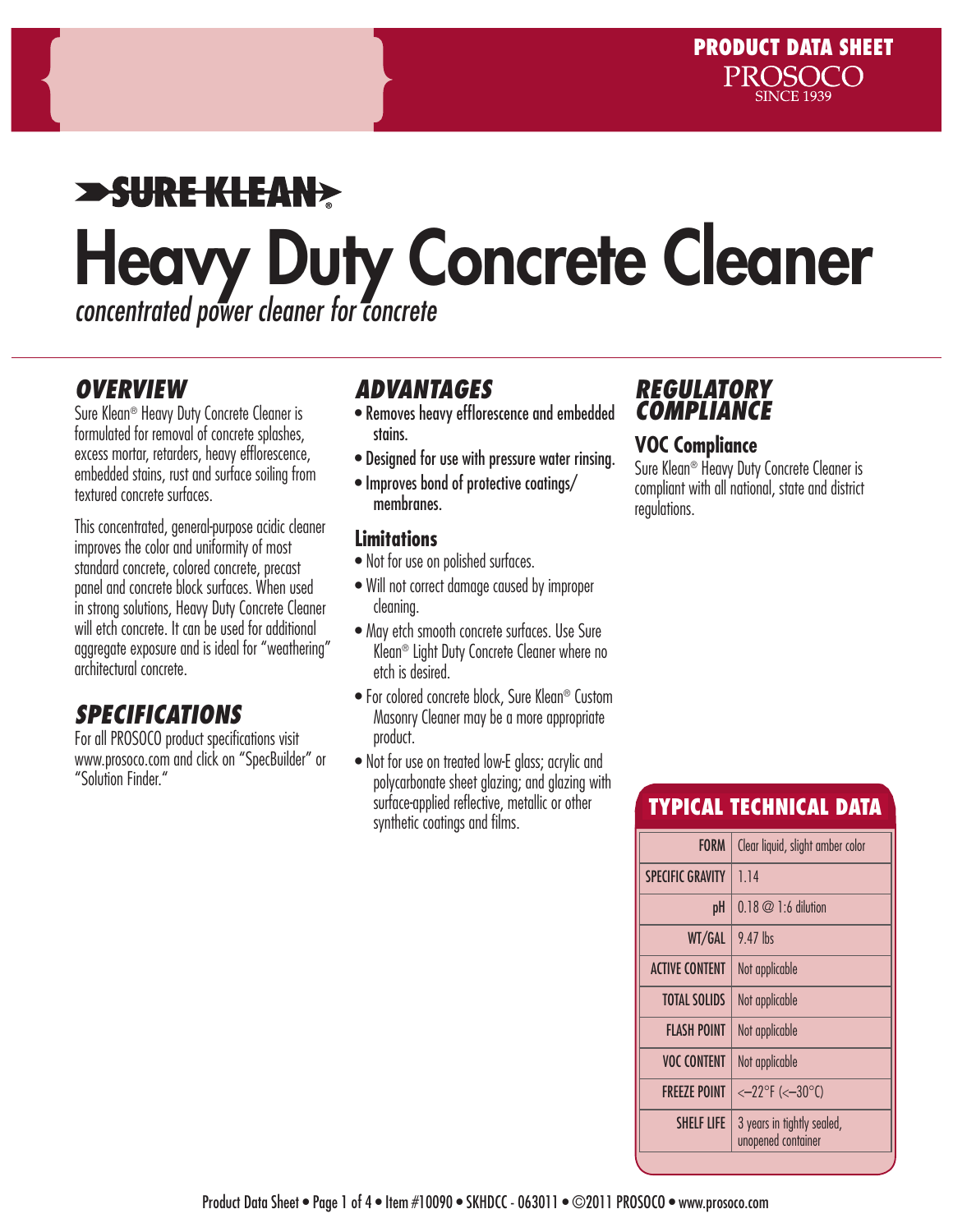# **>SURE KLEAN> PRODUCT DATA SHEET<br>PROSOCO** Heavy Duty Concrete Cleaner

#### *PREPARATION*

Protect people, vehicles, property, metal, painted surfaces, plants and other non masonry materials from product, rinse, splash, residue, wind drift and fumes. When working over traffic, clean when traffic is at a minimum. Protect or divert traffic if necessary.

Clean masonry before installing windows, doors, finished flooring, metal fixtures, hardware, light fixtures, roofing materials and other non masonry items. If already installed, protect with polyethylene before application. Sure Klean® Strippable Masking is appropriate for use with

this product to protect windows. All caulking<br>and socient metasicle should be in place and and sealant materials should be in place and thoroughly cured before cleaning.

Protect wall cavities during construction to prevent rainwater saturation and related staining. Let newly constructed surfaces dry and cure thoroughly before cleaning. Excessive moisture may mobilize staining and cause unsatisfactory cleaning results.

Construction soiling and mortar residues on new brick and tile surfaces clean most effectively if the cleaning is done within 14–28 days of installation. Mortar and grout smears left on the surface longer result in a more difficult clean down and may cause undesirable results. Cleaning

| Recommended for these substrates. Always test.<br>Coverage is in sq.ft./m. per gallon of concentrate.                                                                                                                                                                                                                                                                                         |                                                                          |                                    |                               |  |
|-----------------------------------------------------------------------------------------------------------------------------------------------------------------------------------------------------------------------------------------------------------------------------------------------------------------------------------------------------------------------------------------------|--------------------------------------------------------------------------|------------------------------------|-------------------------------|--|
| Substrate                                                                                                                                                                                                                                                                                                                                                                                     | Type                                                                     | Use?                               | Coverage                      |  |
| Architectural<br>Concrete Block**                                                                                                                                                                                                                                                                                                                                                             | Burnished*<br>Smooth<br>Split-faced<br>Ribbed                            | yes<br>yes<br>yes<br>yes           | 300-700 sq.ft.<br>28-65 sq.m. |  |
| Concrete*                                                                                                                                                                                                                                                                                                                                                                                     | <b>Brick</b><br>Tile<br><b>Precast Panels</b><br>Pavers<br>Cast-in-place | yes<br>yes<br>yes<br>yes<br>yes    | 300-700 sq.ft.<br>28-65 sq.m. |  |
| <b>Fired Clay</b>                                                                                                                                                                                                                                                                                                                                                                             | Brick <sup>#</sup><br>Tile<br><b>Terra Cotta</b><br>Pavers <sup>#</sup>  | yes<br>no<br>n <sub>0</sub><br>yes | 300-700 sq.ft.<br>28-65 sq.m. |  |
| Marble,<br>Travertine,<br>Limestone                                                                                                                                                                                                                                                                                                                                                           | Polished                                                                 | no                                 | Not applicable                |  |
|                                                                                                                                                                                                                                                                                                                                                                                               | <b>Unpolished</b>                                                        | no                                 | Not applicable                |  |
| <b>Granite</b>                                                                                                                                                                                                                                                                                                                                                                                | Polished                                                                 | no                                 | Not applicable                |  |
|                                                                                                                                                                                                                                                                                                                                                                                               | <b>Unpolished</b>                                                        | yes                                | 300-700 sq.ft.<br>28-65 sq.m. |  |
| <b>Sandstone</b>                                                                                                                                                                                                                                                                                                                                                                              | Unpolished                                                               | yes                                | 300-700 sq.ft.<br>28-65 sq.m. |  |
| Slate                                                                                                                                                                                                                                                                                                                                                                                         | <b>Unpolished</b>                                                        | yes                                | 300-700 sq.ft.<br>28-65 sq.m. |  |
| *Repeated applications may etch surfaces.<br>*For colored block, Custom Masonry Cleaner may be more appropriate.<br>*Sure Klean® Burnished Custom Masonry Cleaner is a more suitable product.<br><sup>378</sup> Sure Klean® 600, 101 Lime Solvent or Vana Trol® may be more suitable.<br>Always test to ensure desired results.<br>Coverage estimates depend on surface texture and porosity. |                                                                          |                                    |                               |  |

high-strength mortar/ grout within seven days improves results.

#### **Surface and Air Temperatures**

Do not apply when temperature is below freezing or will be overnight. If freezing conditions exist before application, let the surface thaw.

#### **Equipment**

Apply with a soft-fibered, tampico masonry washing brush or with low-pressure spray equipment fitted with acid-resistant hoses and gaskets. Do not use pressure spray above 50 psi, as this drives the cleaner into the surface, making rinse difficult. May cause stains. Handle in polypropylene buckets only. Acidic materials and fumes attack metal.

**SINCE 1939** 

ALWAYS TEST a small area of each surface to confirm suitability and desired results before starting overall application. Test with the same equipment, recommended surface preparation and application procedures planned for general application.

Rinse with enough water and pressure to flush spent cleaner and dissolved soiling from the masonry surface and surface pores without damage. Inadequate rinsing leaves residues which may stain the cleaned surface.

Masonry-washing equipment generating 400–1000 psi with a water flow rate of 6–8 gallons per minute is the best water/pressure combination for rinsing porous masonry. Use a 15–45° fan spray tip. Heated water  $(150-180^{\circ}$ F; 65–82 $^{\circ}$ C) may improve cleaning efficiency. Use adjustable equipment for reducing water flow-rates and rinsing pressure as needed for sensitive surfaces.

Rinsing pressures greater than 1000 psi and fan spray tips smaller than  $15^{\circ}$  may permanently damage sensitive masonry. Water flow-rates less than 6 gallons per minute may reduce cleaning productivity and contribute to uneven cleaning results.

#### **Storage and Handling**

Store in a cool, dry place with adequate ventilation. Always seal container after dispensing. Do not alter or mix with other chemicals. Published shelf life assumes upright storage of factory-sealed containers in a dry place. Maintain temperature of 45–100°F (7–38°C). Do not double stack pallets. Dispose of unused product and container in accordance with local, state and federal regulations.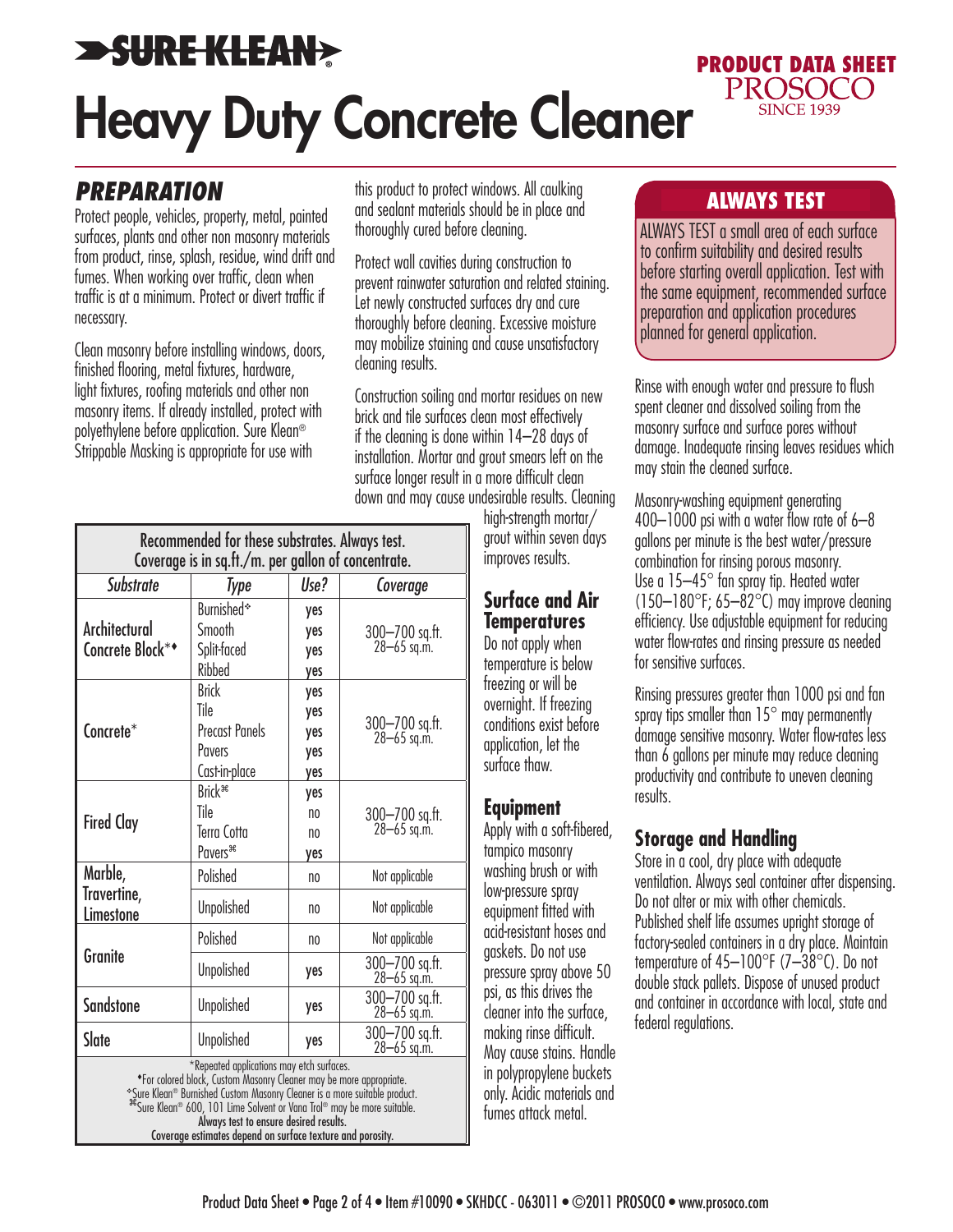# **>SURE KLEAN>** Heavy Duty Concrete Cleaner

#### *APPLICATION*

Before use, read "Preparation" and "Safety Information."

ALWAYS TEST each type of surface and each type of stain for suitability, dilution rates and desired results before overall application. Apply according to the following procedures. Let surface dry thoroughly before inspection and approval.

#### **Dilution**

Always pour cold water into empty bucket first, then carefully add product. Never use hot water. Recommended dilutions for use on precast, monolithic and "unit" concrete surfaces:

#### *Exposed Aggregate*

- Removal of retarder, efflorescence, etc. 1 part concentrate : 6 parts water
- Additional aggregate exposure

1 part concentrate : 2 parts water

#### *Form-Finished Concrete*

- Rough textured: 1 part concentrate : 6 parts water
- Standard finish: 1 part concentrate : 8 parts water

#### *Concrete Block*

- "Weathering" or etching: 1 part concentrate : 2 parts water
- Removal of excess mortar: 1 part concentrate : 6 parts water

#### **Coverage Rates**

When calculating the volume of cleaner required for porous, textured surfaces, assume 50 square feet per gallon of prepared cleaner. For dense, smooth surfaces, assume up to 150 square feet per gallon of prepared cleaner. The coverage rate chart assumes an average coverage rate of 100 square feet per gallon of prepared cleaner.

#### **Application Instructions**

Multiple applications may etch sensitive surfaces.

- 1. Working from the bottom to the top, always prewet surface with fresh water. On vertical surfaces, keep lower areas wet to avoid streaks.
- 2. Apply directly to surface with recommended masonry brush or low-pressure spray.
- 3. Let the cleaner stay on the surface 2–3 minutes or until stains are gone. Do not let cleaner dry into the surface. If surface begins to dry, reapply cleaner. Note: Keep people away from the cleaner.
- 4. Reapply cleaner and scrub or scrape surface using wood blocks or other nonmetallic scraping devices.
- 5. Working from the bottom to the top, rinse thoroughly with fresh water to remove all residue from the surface. Note: If pressure rinsing equipment is not available, rinse thoroughly with clean water, brushing the surface while rinsing.

#### **Cleanup**

Clean tools and equipment using fresh water.

#### BEST PRACTICES

**PRODUCT DATA SHEET<br>PROSOCO** 

**SINCE 1939** 

Clean masonry before installing windows, doors, finished flooring, metal fixtures, hardware, light fixtures, roofing materials and other non masonry items.

Protect wall cavities during construction to prevent rainwater saturation and related staining. Let newly constructed surfaces dry and cure thoroughly before cleaning. Excessive moisture may mobilize staining and cause unsatisfactory cleaning results.

Apply with a soft-fibered, tampico masonry washing brush or with low-pressure spray equipment fitted with acid-resistant hoses and gaskets. Do not use pressure spray above 50 psi, as this drives the cleaner into the surface, making rinse difficult.

Rinse with enough water and pressure to flush spent cleaner and dissolved soiling from the masonry surface and surface pores without damage. Inadequate rinsing leaves residues which may stain the cleaned surface.

Never go it alone. For problems or questions, contact your local PROSOCO distributor or field representative. Or call PROSOCO technical Customer Care toll-free at 800-255-4255.